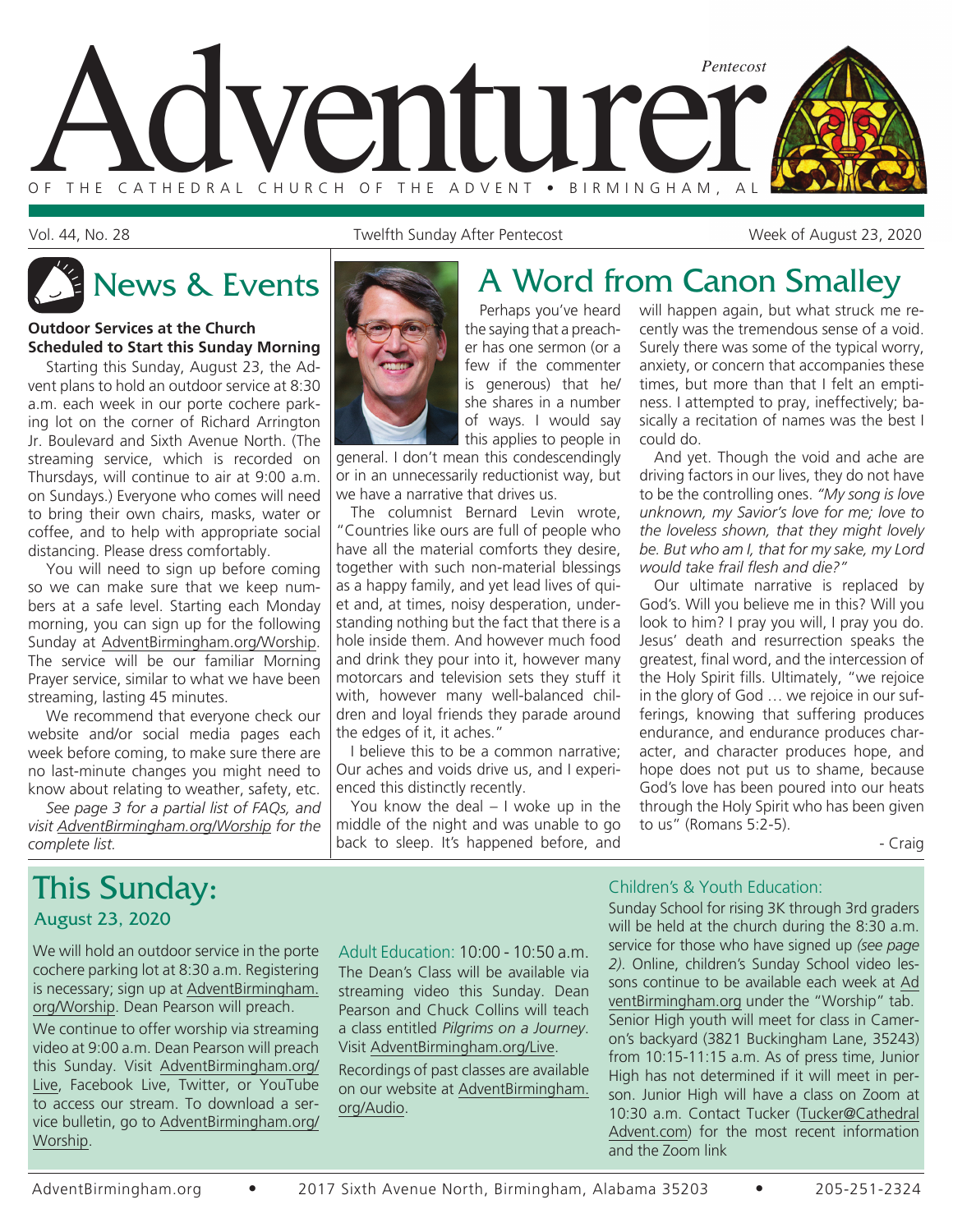

# GET INVOLVED! SEE WHAT'S GOING ON!



# education and **the set of the set of the set of the set of the set of the set of the set of the set of the set o**

#### Children's Sunday School **In-Person Sunday School for 3K-3rd Grade Set to Begin this Sunday**

We are excited to offer in-person Children's Sunday school to rising 3K through 3rd graders beginning Sunday, August 23. Parents who have signed up for Children's Sunday school will check in their rising 3K-3rd grade children between 8:10-8:25 a.m. at the Betty Turner Garden, the narrow walkway that leads from the Sixth Avenue sidewalk into the Bookstore. (Parents who did not get a spot at the worship service can sign up for remaining spots.) Children will be in three different groups based on age and take part in three stations: Bible teaching, catechism music, and fellowship games. (Any games we play will be no-touch games where children are adequately distanced.) All teachers and children will be required to wear a mask. We will ensure that children are physically distanced at each station. We look forward to spreading the gospel message once again in person to your children! Contact Tara Davis (Tara@CathedralAdvent.com) with questions.

#### Youth Sunday School

#### **Sr. High Starts In-Person Classes**

Until further notice, Senior High youth will meet for Sunday School in Cameron's backyard (3821 Buckingham Lane, 35243) from 10:15-11:15 a.m. Breakfast will be provided, but students need to bring their own lawn chair, Bible, and mask. Contact Rebecca Lankford (Lankford@ CathedralAdvent.com) for more information.

**Jr. High**: As of press time, Junior High has not determined if it will meet in person on August 23. The group will have a class on Zoom at 10:30 a.m. Contact Tucker Fleming (Tucker@CathedralAdvent.com) for the latest information and the Zoom link

#### Small Group Studies

#### **New Women's Groups Organizing**

*Tuesdays, 7:00-8:30 p.m., beginning September 15* Led by Kelly Hargrove at her home Study to be determined *Wednesdays, 11:00 a.m.-12:30 p.m.* Start date to be determined Led by Tanya Cooper and Lisa O'Neal at Tanya's home Study to be determined

*Thursdays, 9:30-11:00 a.m., beginning September 17* Led by Carolyn Lankford and Melinda King in the Advent's

Chapter Room or via Zoom (to be determined) Study: *Eight Weeks in the Gospel of Matthew*

Contact Fontaine Pope (Fontaine@CathedralAdvent.com, 205-443-8562) if you are interested in joining one of these groups.



#### Outdoor Sunday Worship at the Advent **Some FAQs (Frequently Asked Questions)**

*Why the porte cochere parking lot?*

We considered a lot of options, but came back to the porte cochere. It is a part of our own property; much of the lot is shaded with trees; the porte cochere itself provides some cover for equipment; its bricked area provides a space that the officiant, lectors, intercessor, and preacher can use; it provides easy access to electricity; and we will not have to transport equipment to and from another off-site location.

*Where will everyone sit?*

Everyone should bring lawn chairs.

*What about masks?*

Everyone is required to wear a mask. Those who are leading the services will not wear a mask when they are speaking.

*What about social distancing?*

Households may sit together, of course. Otherwise, everyone should maintain an appropriate distance from one another (six feet).

*Do I need to sign up?*

Yes – please sign up at AdventBirmingham.org/Worship, starting each Monday morning for the following Sunday. We have sign-up lists to avoid having an unsafe number of people coming. At least initially, we will limit the number who can register to 125.

*We canceled the initial gathering in July. What's different now?*

Our school safely held a graduation service for 8th graders in July, in this same space. It went very well, allowing us to see how a limited number of people are able to gather safely and maintain a proper distance between households. The limit on how many can come, coupled with the precautions of meeting outside while wearing masks, will provide a significant measure of safety even if there is a surge in the virus.

#### *What about children? Should we come as a family?*

Yes! Families with children will be receiving specific information about plans we have for our rising 3K through 3rd graders. Older children will remain with their parents throughout the service, as will infants and toddlers – we will not have a nursery. Feel free to bring snacks and activities that you think would be helpful.

*What if it rains, or if there's a threat of rain?*

If it rains, or if the weather forecast for that Sunday is clearly forecasting rain, we will not have the service and will encourage everyone to watch the streaming service online. This announcement may not be made until shortly before the service is scheduled to begin. We will try to email everyone registered, but also encourage checking AdventBirmingham.org/Worship and our social media pages just before coming, if there seems to be any question.

*What about the service I've been watching online?*

We will continue to stream a service every Sunday morning at 9:00 a.m., which we record on Thursdays. We know that this will remain a good option and necessary for many in our congregation, especially given our restrictions on numbers.

*Please visit AdventBirmingham.org/Worship for the complete list of FAQs.*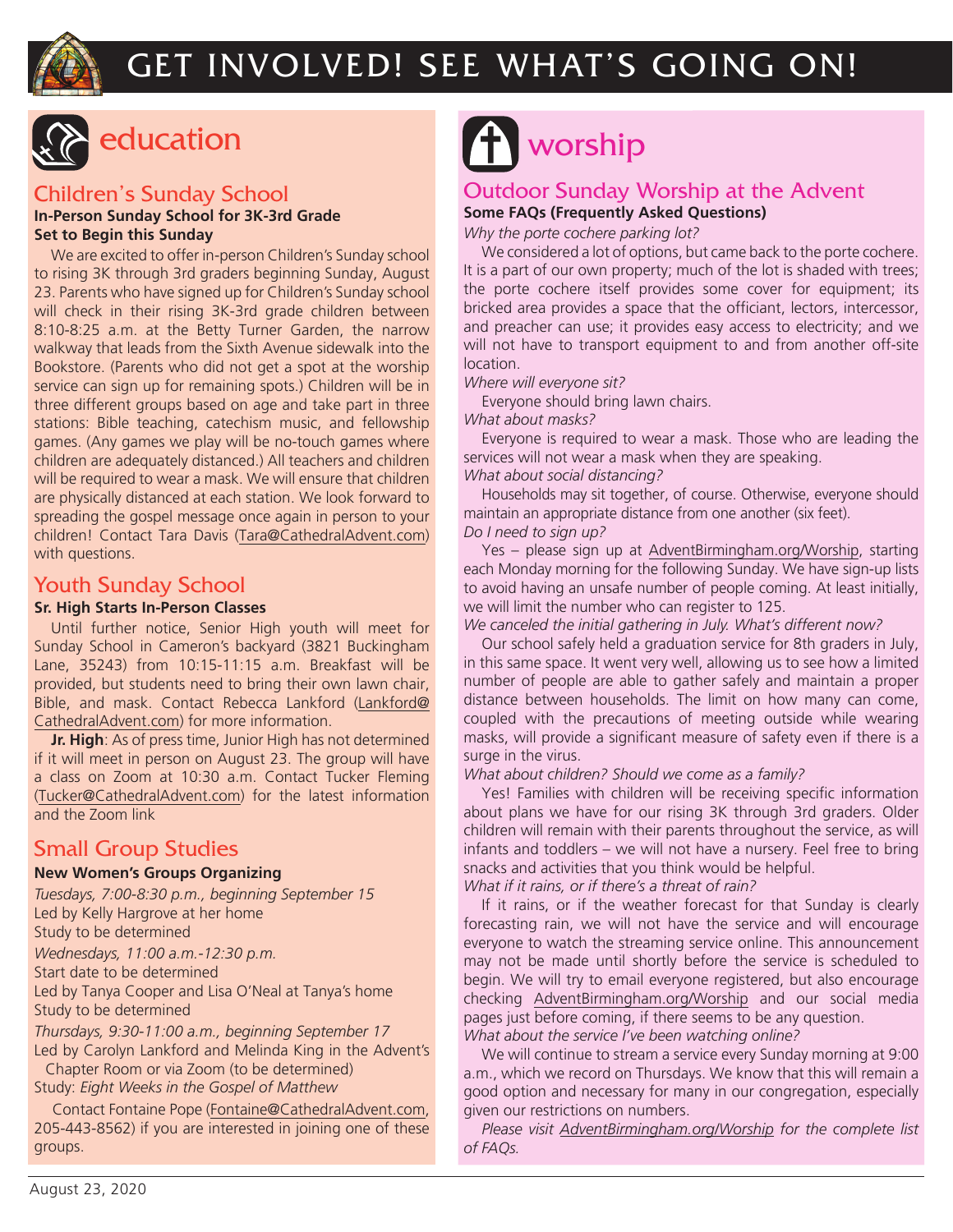

# bookstore

#### **Store Opening Wednesdays Starting August 26**

The Advent Bookstore plans to open every Wednesday from 10:00 a.m. to 4:00 p.m., starting August 26. Visitors must wear masks, and we will maintain social distancing. Entrance to the store will be through the porte cochere parking lot door. For curbside pick-up, call 205-323-2959. Contact Ann Campbell (Ann@ CathedralAdvent.com) for more information.

# spiritual growth & fellowship

#### Advent Small Groups

**ThankfuI for the Comfort of Community Our Group Provides**



*Above: The Druhan Family (l-r) – Lindsey, Patrick, Sam, and Frank*

When Lindsey and I got the call inviting us to join a small group of newlyweds, our first thought was not one of thanksgiving or praise, but instead was one of anxiety and worry. How could we fit another evening into our schedule as new parents both starting out in our careers? We were struggling to make it to church on Sunday. Thankfully, the Holy Spirit saw through our obstacles and guided us to that first meeting. Twelve years later, we look at our small group as one of God's great gifts in our lives. As young members of the Advent, we grew into a sense of belonging by seeing familiar faces in the pews. Over time our group members have strengthened one another in faith. It has been a joy to watch each family grow and to see our kids come to know Jesus. At a time of such anxiety and worry, we are so thankful for the Advent small group ministry and the comfort of community it provides.

*For where two or three are gathered in my name, there am I among them. - Matthew 18:20*

#### - Patrick Druhan

*With the pandemic restricting our ability to gather together, small groups are many people's primary contact with the church. We are working on forming new groups that we hope will begin this fall. Please contact Fontaine Pope (Fontaine@CathedralAd vent.com, 205-443-8562) if you are interested in joining one.*

#### Women's Ministry

#### **Sign Up to Receive Our Emails**

As the Women of the Advent, we hope to stay connected with you through multiple means, especially during this time of social distancing. You may not know that we have a specific email list for the women of the church. If you have not been receiving our newsletters and special reflections, please visit AdventBirmingham.org/News for the link to sign up. For more information, contact Carolyn Lankford (Carolyn@ CathedralAdvent.com, 205-226-3511).

#### Divorce Recovery

#### **Group to Meet Starting September 10**

If you are experiencing the hurt and turmoil of a divorce, consider joining with others for healing and support. An eight-week Divorce Recovery Group will meet at Cranmer House (2814 Linden Avenue, 35209), Thursday evenings from 6:00-7:00 p.m., beginning September 10. The group is open to men and women, but will be limited to no more than 10 participants. We plan to meet in a large room with good air flow, and adhere to distancing guidelines, but will adapt how we meet if necessary in order to stay safe. If you think now might be the right time for you to reach out for healing, please contact Stella Schreiber, Counselor and Pastoral Care Associate (Stella@CathedralAdvent.com, 205-443-8558).

#### Youth Ministry

#### **Sr. High: First Family Dinner Set for September 20**

We hope all 9th-12th graders can join us for our first Family Dinner of the season! We will meet on Sunday, September 20, 6:57-8:15 p.m. at Cranmer House (2814 Linden Avenue, 35209) at a social distance, with food, worship, and fellowship provided in a safe manner. The theme is "Talladega Night," so come dressed for the races! Please bring a mask as well. Questions? Contact Rebecca Lankford (Lankford@CathedralAdvent.com).



#### Children's Sunday School

#### **Nursery Graduation for 2K this Sunday**

Commencement services to celebrate the graduation of our 2K students who are moving to 3K and the children's ministry will be held this Sunday, August 23, 4:00-4:30 p.m. at Overton Park in Mountain Brook. Families and graduates will receive a diploma, enjoy a cupcake, and hear from the children's pastors and the Director of Children, Youth, and Family about the exciting next season! Please email Lucy Kate Green (LucyKate@ CathedralAdvent.com) to sign up if you plan to attend.

**Pastoral Notice:** If you are going into the hospital, have need of prayer or counsel, or have a family member unable to attend church, please call the Pastoral Care Office at 205-226-3500.